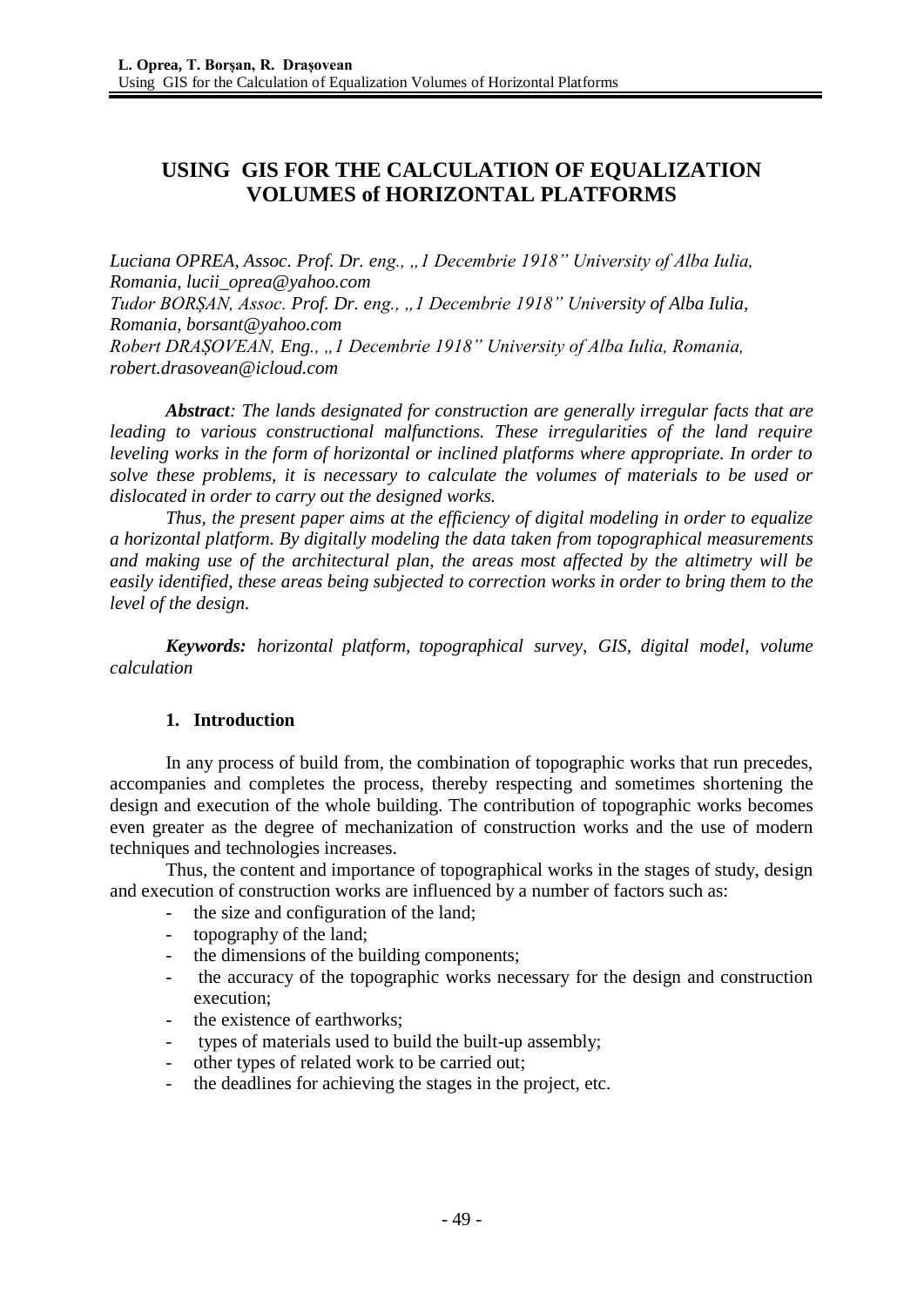#### **2. Materials and Methods**

The present project has the subject of study, the ground floor of an office building under construction, designed as a horizontal platform. From the perspective of the project, the design quota must be found at every point on this platform. After casting the platform and lifting the structure, it was found that there were very high level differences which required the use of topographical measurements to determine the irregularities resulting from the construction process. As a result of the measurements, the topographic plan of the horizontal platform as well as the digital model of the platform will be drawn using the ArcGIS program.

### *Spatial Data Aquisition*

This stage is prior to the topographical work and is imperative to establish the working tactics needed to be approached. In this phase, land recognition, positioning of the orientation and stationary points are made so as to ensure maximum efficiency in raising the details, receiving the altimeter value of the reference point considered as the "0" elevation of the platform and clearly establishing the areas of interest in the objective.

The positioning of the constituent points of the lift network is determined by consulting the projected plan of the hall to ensure optimal positioning and mutual visibility. By making use of the existing plan, it is the ideal place to place the points for preservation.



Fig. 1 Designed Hall Plan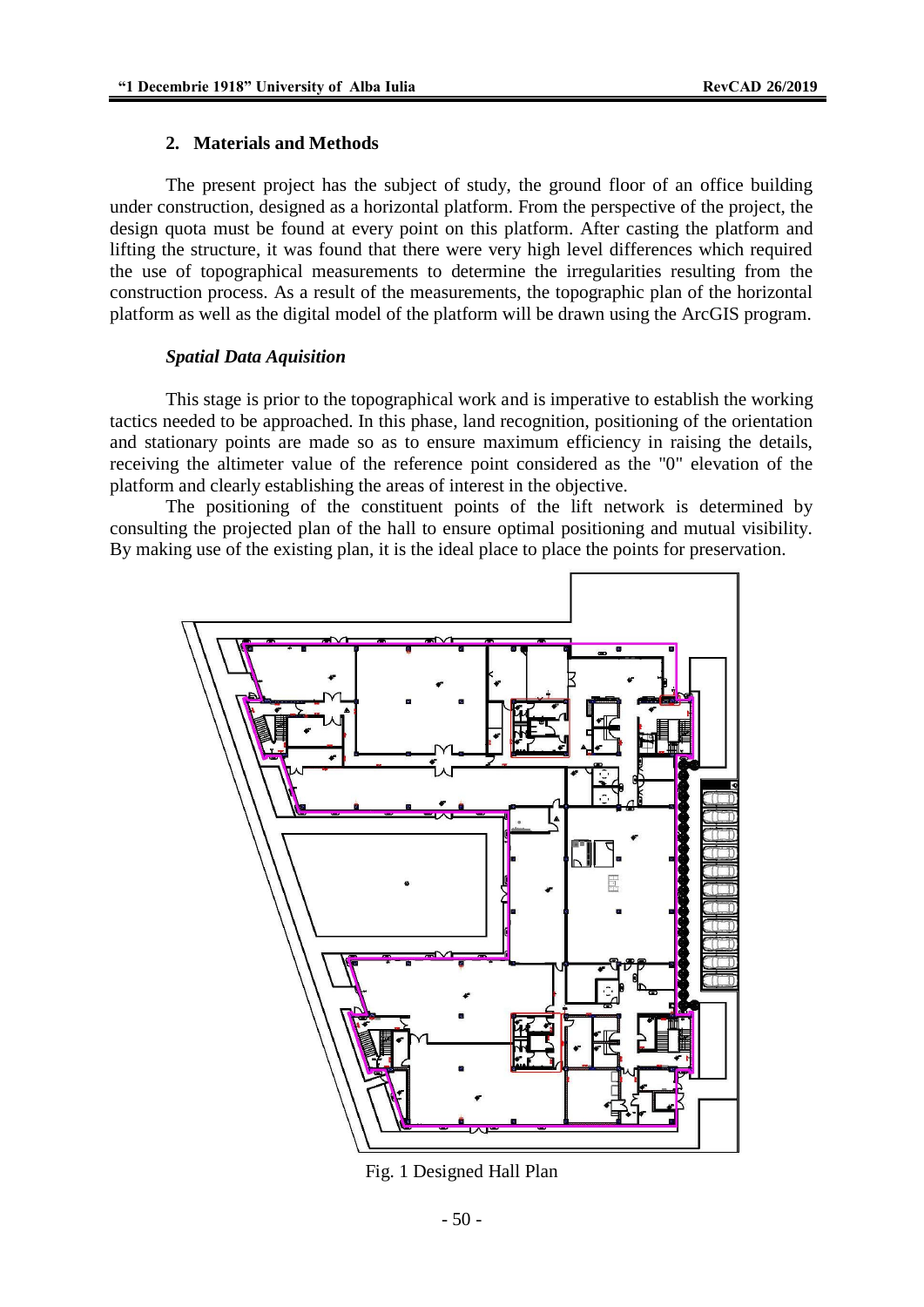# *Design of the topographical network and surveying*

The topographic network used was materialized using MessPunkt topographic bullets arranged to provide a line of observation of at least 3 points. The topographic elevation was executed with the total Rec Elta 15s station in order to determine the coordinates of the detail points.



Fig. 2 The materialization of topographical points



Fig. 3 Realizing the topographical measurements

# **3. Results and Discussion**

### *Data Processing*

The precursor phase of digital modeling is the framing of measured points within the building perimeter by overlapping topographic points over the architectural plan using AutoCad Map 2016 and creating level curves in a local altimetric system based on the platform design share.

Creating level curves is performed using the TopoLT program, which has the role of demarcating areas with the same share, and highlights the distribution of these areas of interest on the surface of the platform.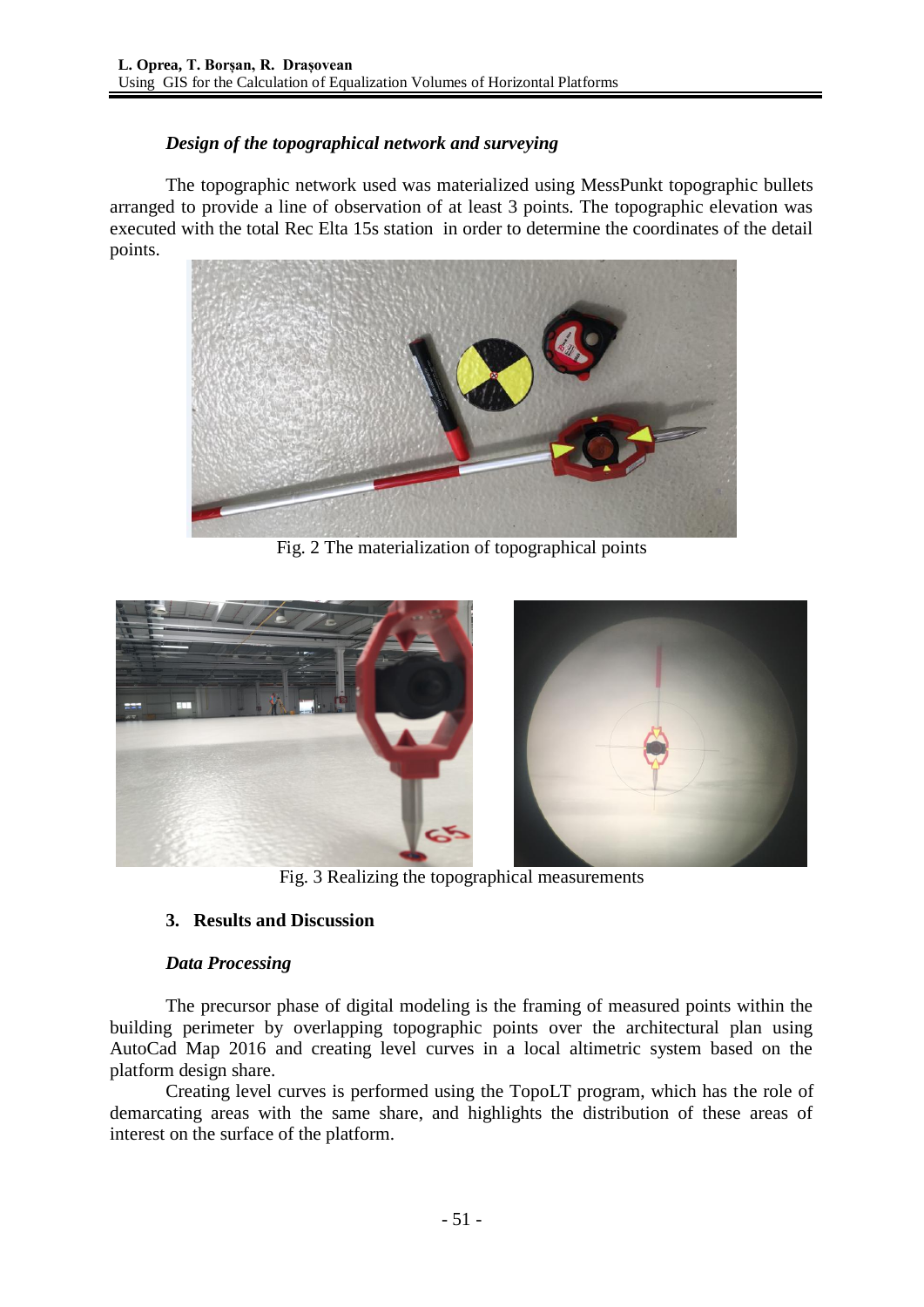

Fig. 3 Topographic plan including level curves on platform surface

The topographic plan obtained in the CAD application has a fundamental role in the elaboration of the equalization strategy of the platform, either unitary or in rooms, according to the needs of the beneficiary.

After the analysis of the resulting topographic plan it is observed that the values of the levels of the level curves are varied in relation to the design quota, these being created in order to highlight the most affected areas in terms of the deviation from the establish quota of project.

#### *The integration stage of the data in the informational sistem*

The pre-stage of CAD integration in the GIS environment is to edit the digital model in the AutoCAD 2016 program to remove the details that are not subject to the proposed modeling but which crowd the graphic representation:

- furniture:
- networking;
- fire prevention systems;
- utilities, etc.

Integration of data from measurements in GIS application, we use coordinates inventory from processing measurements. Thus, the topographical points will be located in the perimeter contour of the building, these being the planimetric and altimetric data frame after which the digital model will be blown.

Subsequently, the layout of the building, including the walls and columns, will be added, these being the data pool and then creating the polygon that will serve as a template in the data processing stage. In the cartographic editing stage of the spatial elements, the snapping mode will be activated in order to precisely trace the contour of the building.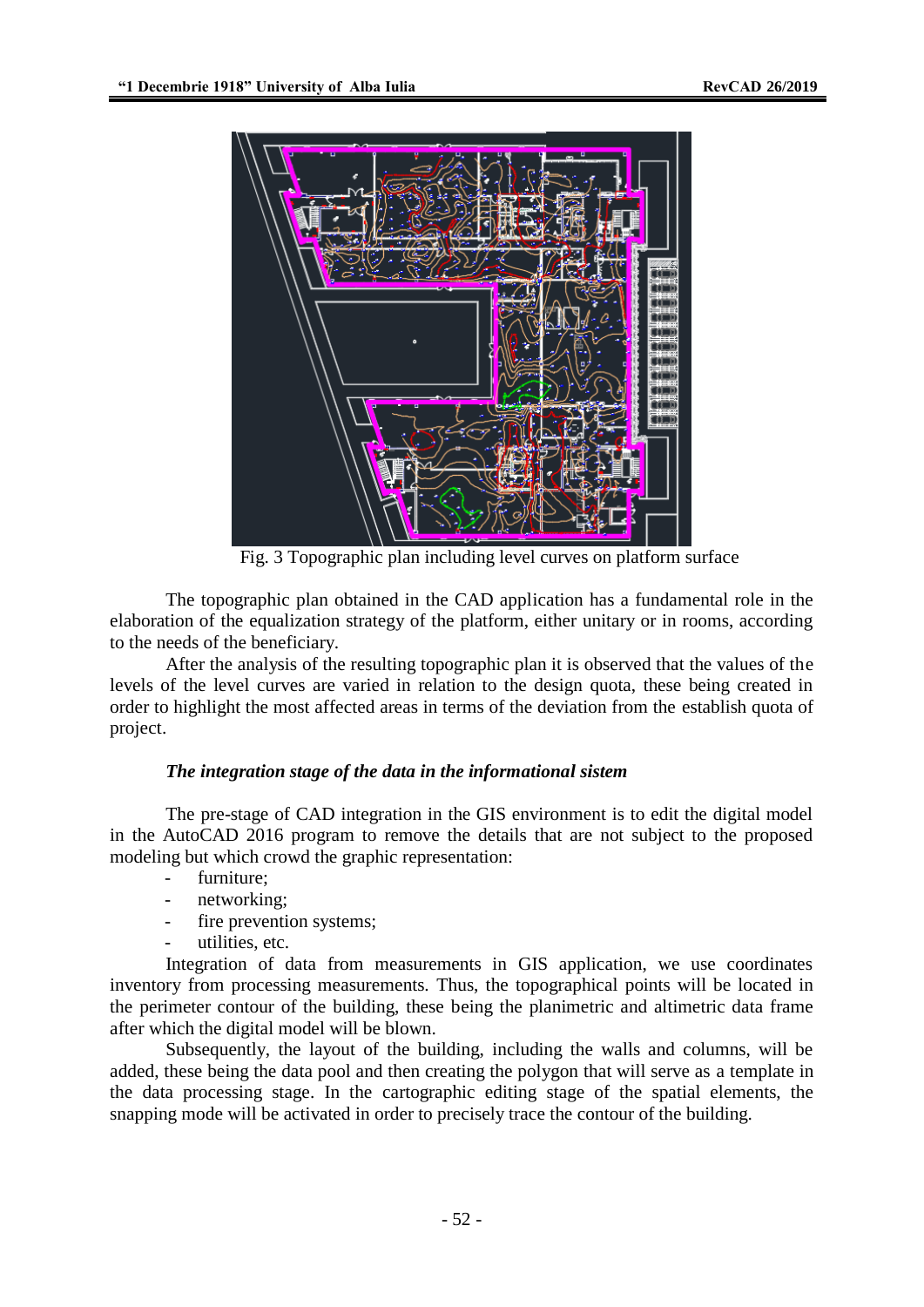

Fig. 4 Data Integration in Information System

### *Data Processing*

Data processing in the GIS application involves the creation of polygonal shape structures that replicate the construction footprint, the integration of the topographic points obtained from the measurements and the creation of the digital model that reflects the real situation in the field.

To create the structure, we will make use of the ArcCatalog tree, selecting the target folder and creating the shapefile structure. To create the digital model we use the layout of the building as the data frame. Also, only elements that have a footprint (pillars and wall voids) will be exported from the CAD environment.



Fig. 5 Cartographic editing of elements in the GIS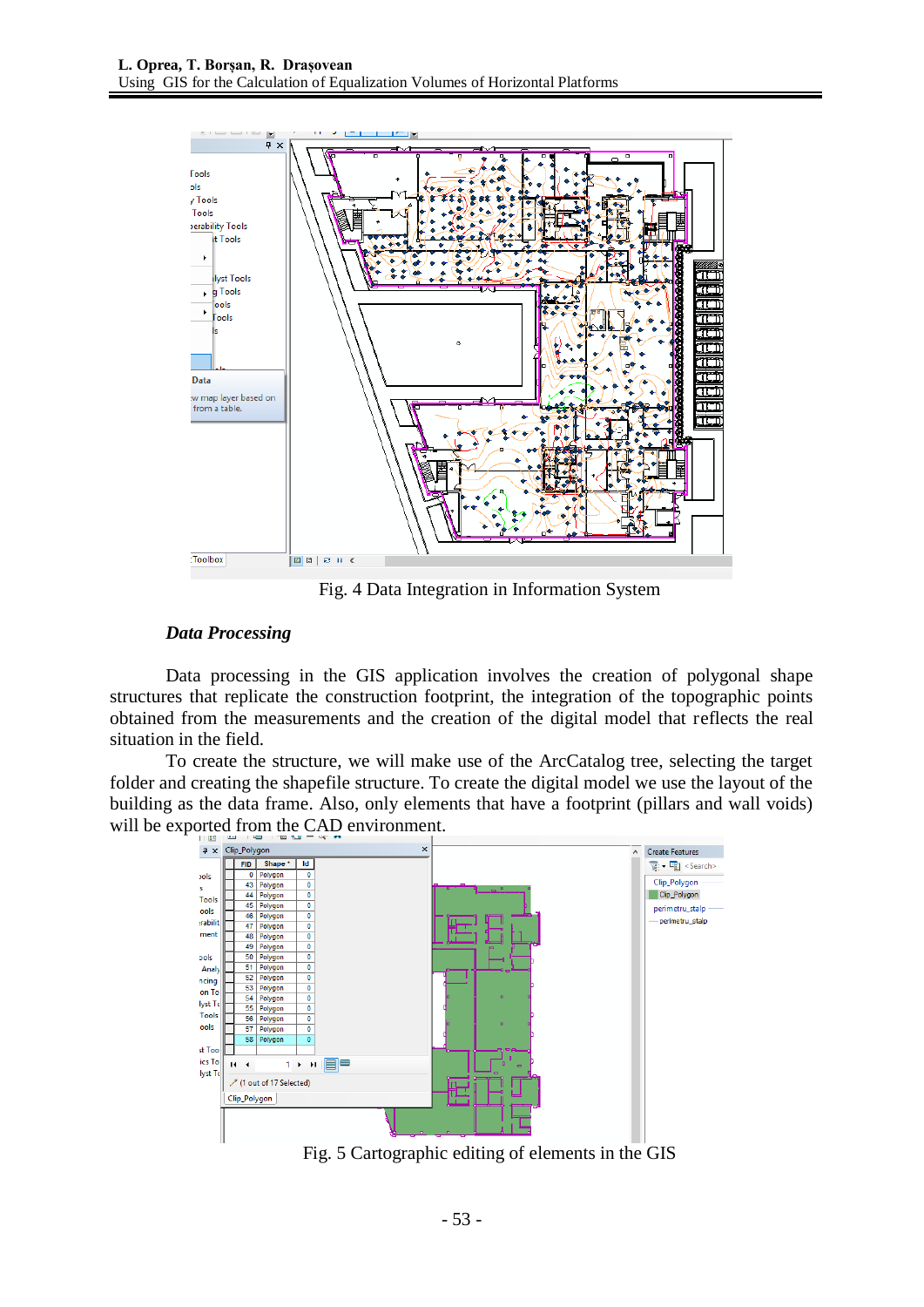For mapping, spatial editing will be started with the polygon created and the addition of vertex elements to the ground footprints of the building, walls and columns because the digital modeling is the platform's useful surface. After the mapping data, it will be delete the enclaves, these being represented by the pillars and the walls, which will not be included in the calculation of the filling volume.

#### *Digital Modelling*

Digital modeling involves creating a TIN model that faithfully reflects the situation on the ground. The data in order to create the digital model is represented by inventory coordinate and polygon entity created earlier.

In order to calculate the fill volume, two such models will be created as follows:

- 1 digital model that reflects the real situation;
- 1 digital model with a project quota.

|        | Insert Selection Geoprocessing Customize Windows Help                                                                                                                                                                                                                                                                                                                                                                                                                                                                                                                                                                          |            |                                                                                                                |                                                                                                                                         |  |                                                                                                                                                             |                                                                                                                        |              |               |                                                                                                                                                                                                                                                     |
|--------|--------------------------------------------------------------------------------------------------------------------------------------------------------------------------------------------------------------------------------------------------------------------------------------------------------------------------------------------------------------------------------------------------------------------------------------------------------------------------------------------------------------------------------------------------------------------------------------------------------------------------------|------------|----------------------------------------------------------------------------------------------------------------|-----------------------------------------------------------------------------------------------------------------------------------------|--|-------------------------------------------------------------------------------------------------------------------------------------------------------------|------------------------------------------------------------------------------------------------------------------------|--------------|---------------|-----------------------------------------------------------------------------------------------------------------------------------------------------------------------------------------------------------------------------------------------------|
|        | $\mathfrak{H} \subset \mathfrak{g}$                                                                                                                                                                                                                                                                                                                                                                                                                                                                                                                                                                                            |            |                                                                                                                |                                                                                                                                         |  | $\ \angle' \boxplus\Box\boxdot\boxdot\boxdot $ is Georeferencing $\cdot\ $                                                                                  |                                                                                                                        | √←☆☆☆☆☆国目2 - |               |                                                                                                                                                                                                                                                     |
| atures |                                                                                                                                                                                                                                                                                                                                                                                                                                                                                                                                                                                                                                |            |                                                                                                                |                                                                                                                                         |  | ka ka la sil de la porte de la porte de la porte de                                                                                                         |                                                                                                                        |              |               |                                                                                                                                                                                                                                                     |
|        | 米尼亚中文 列国冈图言                                                                                                                                                                                                                                                                                                                                                                                                                                                                                                                                                                                                                    |            |                                                                                                                |                                                                                                                                         |  |                                                                                                                                                             |                                                                                                                        |              |               |                                                                                                                                                                                                                                                     |
|        | <b>ArcToolbox</b>                                                                                                                                                                                                                                                                                                                                                                                                                                                                                                                                                                                                              | $4 \times$ |                                                                                                                |                                                                                                                                         |  |                                                                                                                                                             |                                                                                                                        |              |               | Catalog                                                                                                                                                                                                                                             |
|        | ArcToolbox<br><b>ED</b> 3D Analyst Tools<br><b>ED</b> Analysis Tools<br><b>Ed Cartography Tools</b><br><b>Ed Conversion Tools</b><br><b>Ed Data Interoperability Tools</b><br><b>Ed Data Management Tools</b><br>Editing Tools<br><b>Ed Geocoding Tools</b><br>Geostatistical Analyst Tools<br><b>Example 2</b> Linear Referencing Tools<br><b>Ed Multidimension Tools</b><br><b>Ed Network Analyst Tools</b><br><b>File Parcel Fabric Tools</b><br><b>Executive Schematics Tools</b><br><b>Exp. Server Tools</b><br><b>Ed Spatial Analyst Tools</b><br><b>Ed Spatial Statistics Tools</b><br><b>Ed Tracking Analyst Tools</b> |            | <b>Create TIN From Features</b><br>Inputs<br>specify its settings.<br>Layers:<br>√ Clip_Polygon<br>Output TIN: | $\Box$<br>Check the layer(s) that will be used to create the TIN. Click a layer's name to<br>Ê<br>$\sqrt{\phantom{a}}$ Sheet 1\$ Events |  | Settings for selected layer<br>Feature type:<br>Height source:<br>Triangulate as:<br>Tag value field:<br>D:\03.Lucru\01.ArcGIS\02.Birouri Bosch\Arc_GIS\tin | $\overline{a}$<br>2D polygons<br>Cota<br>soft dip<br>$\checkmark$<br>$<$ None $>$<br>$\checkmark$<br>B<br>OK<br>Cancel |              |               | ⇔ → ⇒<br>俗名<br>Location: <b>Ex</b> Home<br>⊞ as Home - Do<br>□ Folder Cor<br><b>⊞ ■ D:\03.L</b><br><b>El Fa Toolboxes</b><br><b>ED</b> Database S<br>El Database (<br>田 <b>同 GIS Servers</b><br><b>⊞ ■ My Hosted</b><br>E <b>Tracking C</b><br>Name |
|        |                                                                                                                                                                                                                                                                                                                                                                                                                                                                                                                                                                                                                                |            |                                                                                                                |                                                                                                                                         |  |                                                                                                                                                             |                                                                                                                        |              |               | Addins<br>Default.gdb<br>Toolbox.tbx<br>∢                                                                                                                                                                                                           |
|        | Results <b>ArcToolbox</b>                                                                                                                                                                                                                                                                                                                                                                                                                                                                                                                                                                                                      |            | B B C H C                                                                                                      |                                                                                                                                         |  |                                                                                                                                                             |                                                                                                                        |              | $\rightarrow$ | $\boxed{\wedge}$ Edi $\boxed{\mathbb{H}}$ Att.                                                                                                                                                                                                      |
|        |                                                                                                                                                                                                                                                                                                                                                                                                                                                                                                                                                                                                                                |            |                                                                                                                |                                                                                                                                         |  |                                                                                                                                                             |                                                                                                                        |              |               | 371303.638 512                                                                                                                                                                                                                                      |

Fig. 6 Creating the Digital Model

#### *Calculation of difference volumes*

For volume calculation of stuffing material will be create a new digital model based on the same polygon structure but with a constant elevation over its entire surface, this dimension being the absolute altimeter value of the radier share, being considered the digital reference model.

After obtaining the second model, a volume difference will be performed between the referenced model and the digital model obtained from the data processing from the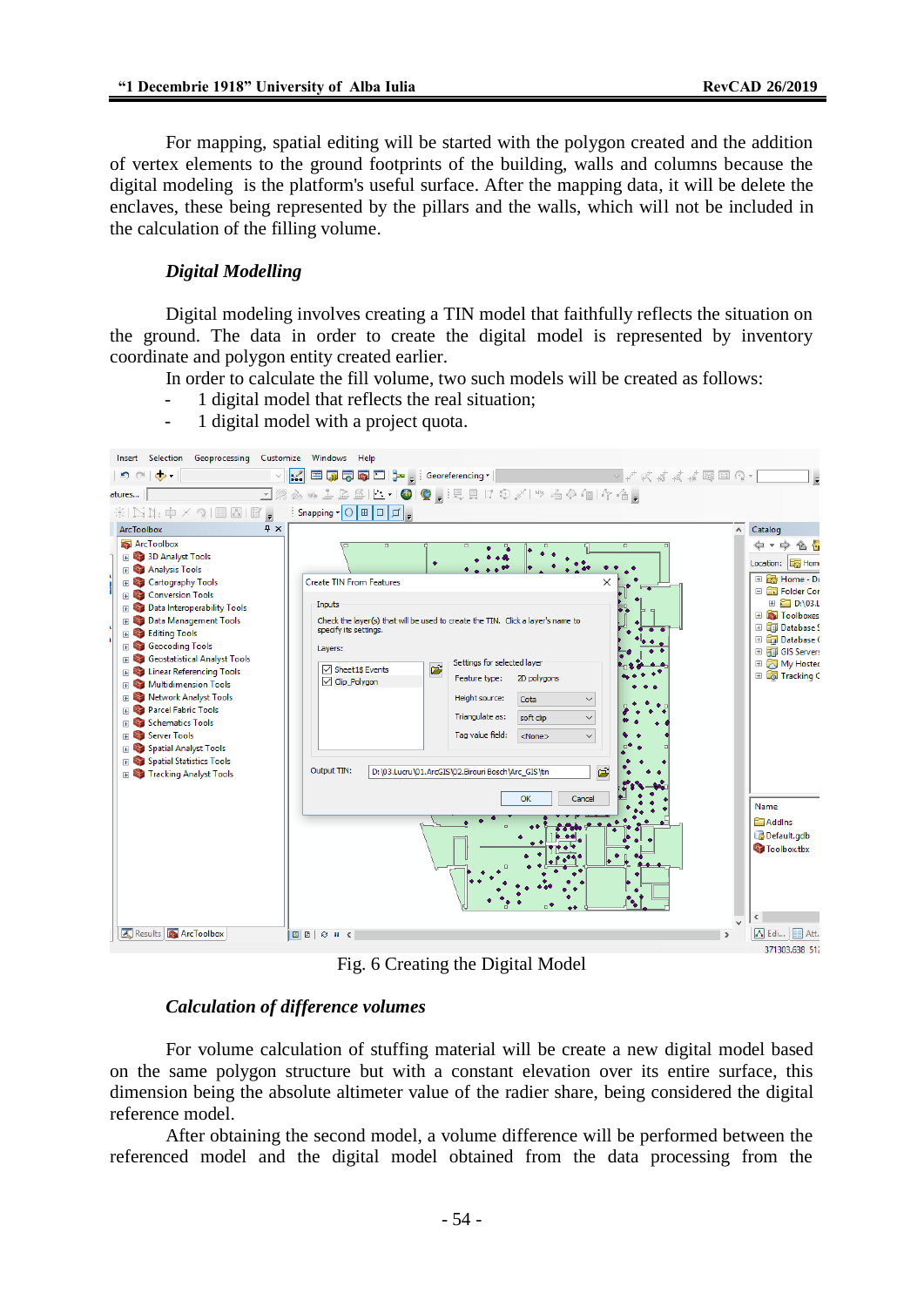topographic measurements. The obtained result consists of a composite vector structure in which three distinct types of surfaces are distinguished according to their vertical position:

- area over the contact area;
- area with identical shares:
- area with odds below the value of the contact area.

It should be noted that the highlighted contact area with a polygonal structure was a source of data in generating a unique TIN model, thus, it was possible to make the difference between the structures of the two digital models.

After calculating the difference between the digital model of the projected quota and the digital real estate model in the field, a volume of  $31.139m<sup>3</sup>$  was obtained which represents the difference between the current situation and the proposed ideal.



Fig. 7 The end result of modeling

Based on the result obtained, it was possible to calculate the equalization cost of the platform.

On the basis of an estimate of the financial costs related to the volume of construction material required for the equalization of quotas within the horizontal platform, it follows:

- $-32 \text{ m}^3$  = 6 concrete trucks, including associated losses;
- 6 concrete trucks x 2,000 Lei / per concrete truck = 12,000 Lei (final cost of material).

This resulting cost is simply estimated, depending on the type of equalizing material (concrete / self-leveling screed / epoxy resin, etc.), plus the costs of carrying out the necessary leveling works.

### **4. Conclusions**

The design and construction of a building can not be done without the use of topographic plans appropriate to the realities of the field. The field application of the project is based on topographic methods and tools.

Also, in the construction exploitation process, starting from its reception and continuing with the observation of the behavior over time, it is constantly appealing to the